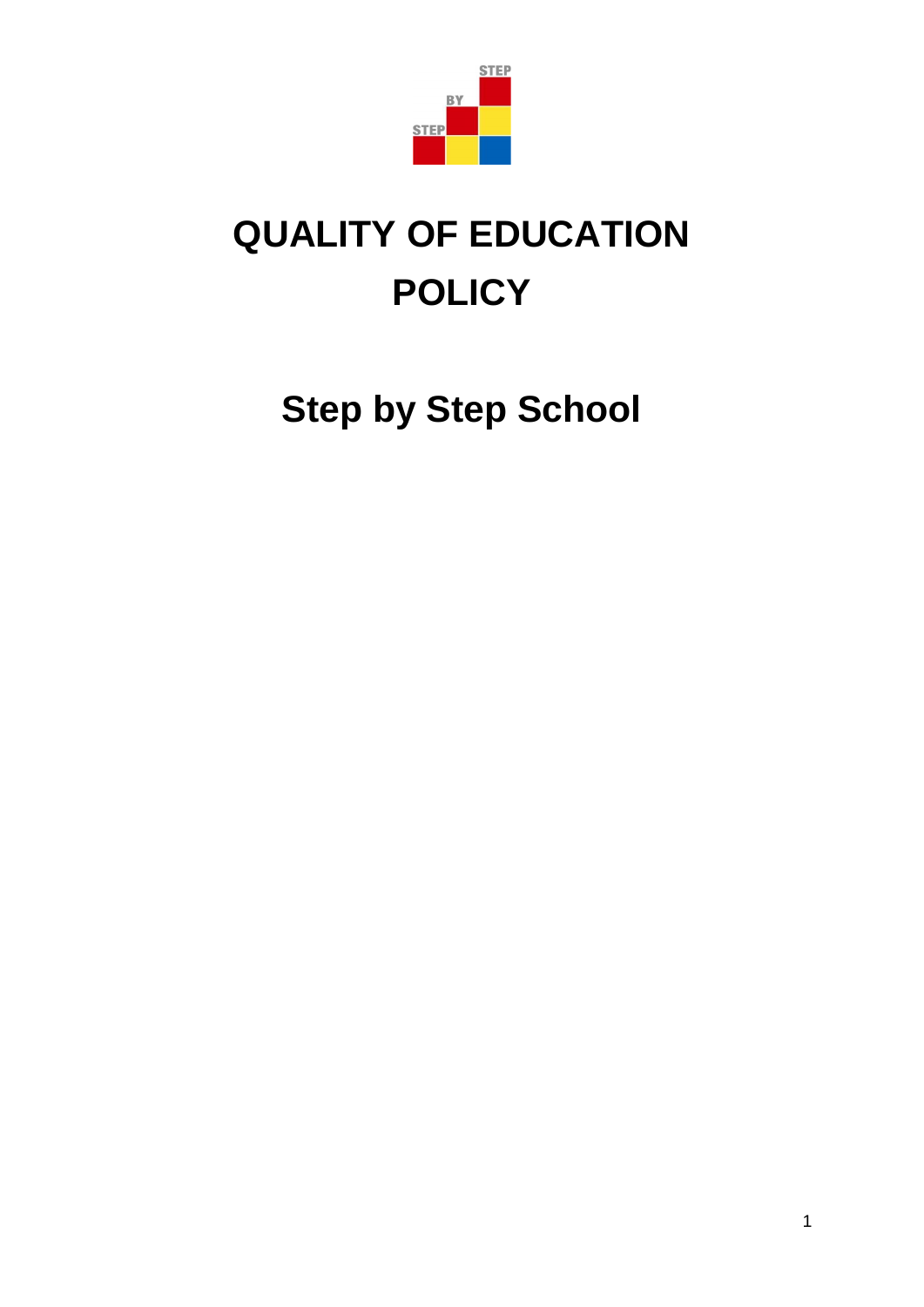# **CONTENTS**

| $Internet 4$  |  |
|---------------|--|
|               |  |
| $Inclusion 8$ |  |
|               |  |
|               |  |
|               |  |
|               |  |

## **INTRODUCTION**

Step by Step School provides a broad and balanced curriculum relevant for pupils aged from 4 to 19 who have a diagnosis on the autism spectrum. All pupils have an Education, Health and Care Plan which cover a wide range of needs and abilities.

Autism creates a unique set of barriers to learning which affects each individual's progress in different ways. Therefore, we believe that every pupil should be recognised and respected as a unique and valued individual. We place each pupil's needs and goals at the centre of our work. It is this ethos that underpins our individualised pupil-centred curriculum. This has been developed to create optimal opportunities to nurture communication, learning and independence in a safe and inclusive environment. Our curriculum aims to create individual purposeful pathways to adulthood to help pupils achieve their full potential and equip them with the skills needed for work, leisure and/or home life.

Educational drivers focus on the curriculum as the 'heart of education', our school offers a truly inclusive autism specific curriculum demonstrating breadth and depth in learning and pupil development. This is developed within an ethos of empathy, understanding, and structure.

This document represents the ongoing commitment of the school community to raising the aspirations, achievement and positive outcomes of the children and young people at our school.

#### **AIMS**

At Step by Step our aim is to deliver a broad and balanced curriculum which is relevant and accessible to all of our pupils, ensuring equality of opportunity and the acquisition of developmental and functional skills.

Our curriculum provision is therefore pupil-centred and highly personalised. We aim to ensure that the learning experience at Step by Step is positive, exciting and meaningful for each individual learner.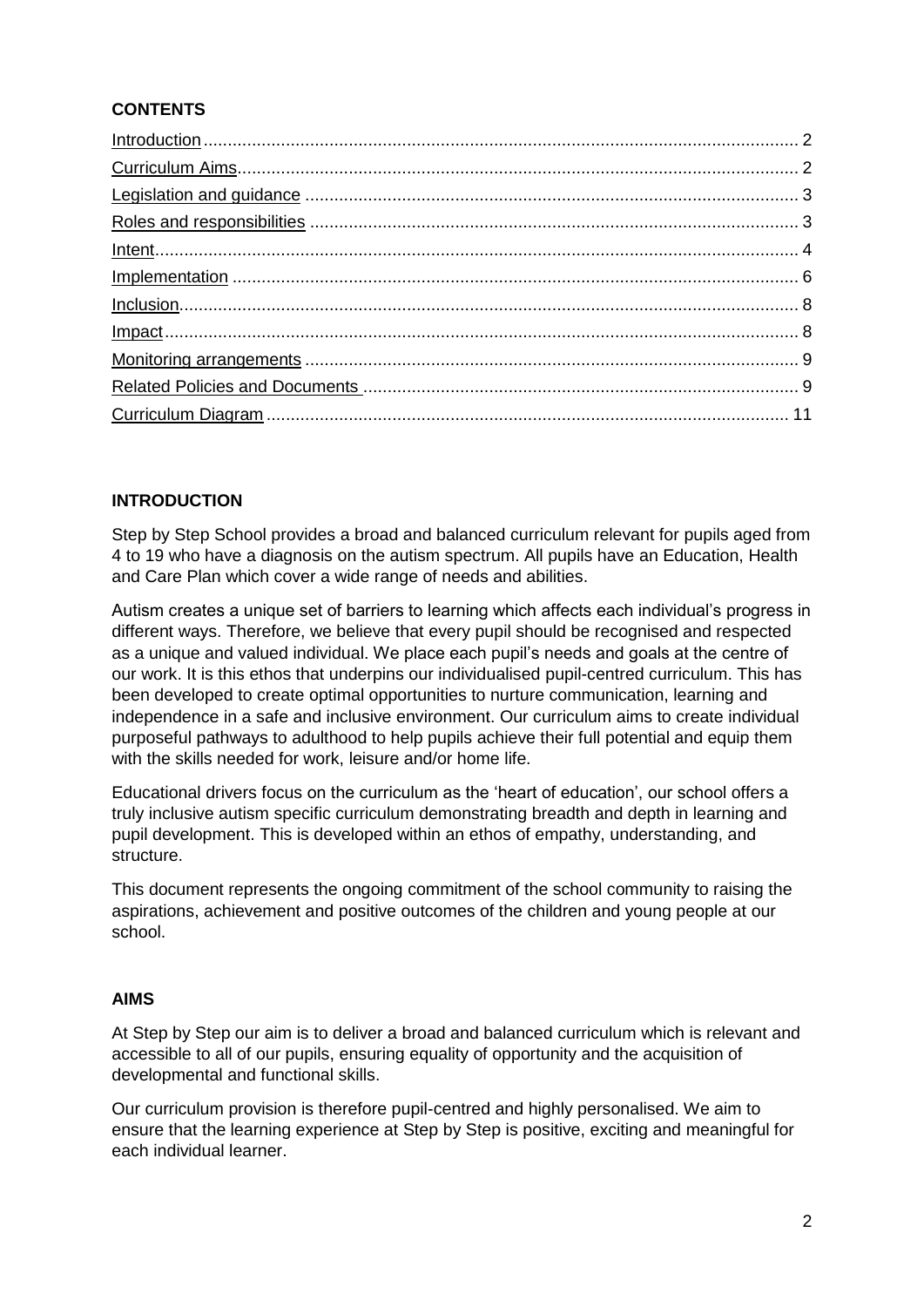Our curriculum has the flexibility to address the individual and very specific needs of each pupil in order to support them to make the best possible progress.

The curriculum provides real life experiences and places great emphasis on preparing pupils for the next stage of their life.

Our curriculum aims to:

- **Provide a broad and balanced education for all pupils**
- Enable pupils to develop knowledge, understand concepts and acquire skills, and be able to choose and apply these in relevant situations
- Support pupils' spiritual, moral, social and cultural development
- **Support pupils' physical development and promote responsibility for their own health** by encouraging them to be active
- **Promote a positive attitude towards learning**
- **Provide a range of learning experiences designed to motivate and engage each** learner
- Ensure equal access to learning, with high expectations for every pupil and appropriate levels of challenge and support
- **Provide subject choices that support pupils' learning and progression, and enable** them to work towards achieving their goals
- Develop pupils' independent learning skills and resilience, to equip them for life beyond Step by Step
- **Promote the learning and development of our youngest children through the EYFS** curriculum, please see separate policy for further information.

# **LEGISLATION AND GUIDANCE**

As an independent school we ensure that all Independent School Standards are met including those relating to the quality and impact of teaching (Part 1 Quality of Education).

Our curriculum also incorporates elements of the [National Curriculum programmes of study](https://www.gov.uk/government/collections/national-curriculum)

It also reflects requirements for inclusion and equality as set out in the [Special Educational](https://www.gov.uk/government/publications/send-code-of-practice-0-to-25)  [Needs and Disability Code of Practice 2014](https://www.gov.uk/government/publications/send-code-of-practice-0-to-25) and [Equality Act 2010,](http://www.legislation.gov.uk/ukpga/2010/15/part/6/chapter/1) and refers to curriculumrelated expectations of governing boards set out in the Department for Education's [Governance Handbook](https://www.gov.uk/government/publications/governance-handbook).

In addition, this policy acknowledges the requirements for promoting the learning and development of children set out in the [Early Years Foundation Stage \(EYFS\) statutory](https://www.gov.uk/government/publications/early-years-foundation-stage-framework--2)  [framework.](https://www.gov.uk/government/publications/early-years-foundation-stage-framework--2)

The school recognises that any additional statutory guidance from the current SEND review will need to be incorporated into future revisions of this policy.

## **ROLES AND RESPONSIBILITIES**

The governing body will monitor the effectiveness of this policy and hold the headteacher to account for its implementation.

The governing board will also ensure that:

- A robust framework is in place for setting curriculum priorities and aspirational targets
- The school is teaching a "broad and balanced curriculum" which includes all core subjects
- **Proper provision is made for pupils with different abilities and needs, The school** implements relevant and effective assessment procedures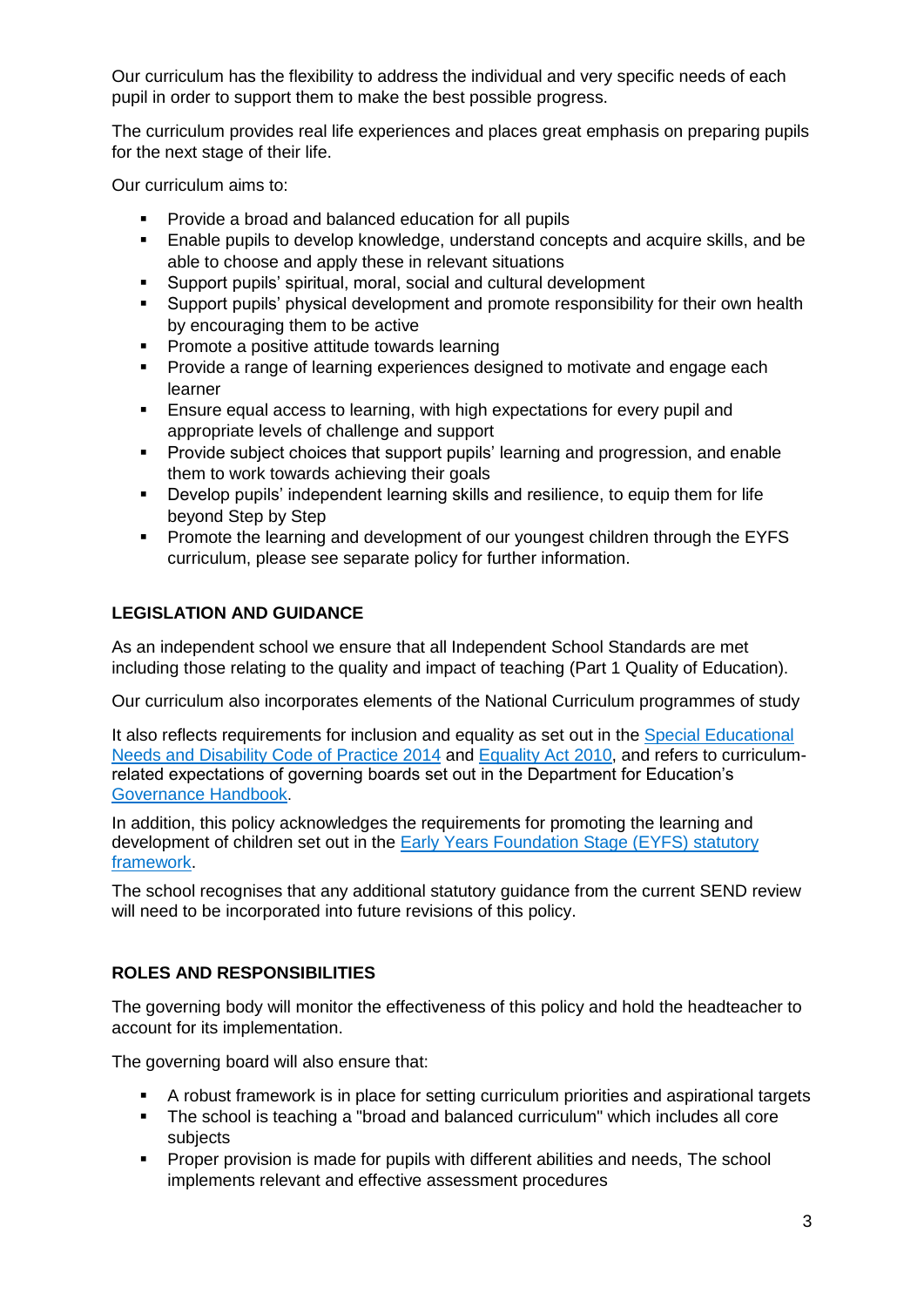- It participates actively in decision-making about the breadth and balance of the curriculum
- From year 9 onwards pupils and their families are provided with guidance and support when considering transition and future pathways. Pupils are provided with independent, impartial careers guidance.

The headteacher is responsible for ensuring that this policy is adhered to, and that:

- All required elements of the curriculum, and those subjects which the school chooses to offer, have aims and objectives which reflect the intent of the school and how the needs of individual pupils will be met
- They manage requests to withdraw children from curriculum subjects, where appropriate
- The school's procedures for assessment are relevant and effective
- The governing board is fully involved in decision-making processes that relate to the breadth and balance of the curriculum
- The governing board is advised on whole-school targets and outcomes in order to make informed decisions
- **Proper provision is in place to meet the individual needs of every pupil**

All teaching staff at Step by Step will be familiar with this policy and ensure that the school curriculum is implemented accordingly.

#### **INTENT**

The curriculum at Step by Step is designed specifically to teach children and young people with autism and has been developed from our mission:

To maximise the potential of pupils with Autistic Spectrum Conditions (ASC) through evidence based, individually tailored, outstanding teaching to enable them to thrive and live happy, confident lives.

We aim to achieve this through our shared values which guide our day to day actions:

|                                                     | Е                                                                           | A                                                                                                                        | R                                                    | N                                                               | S                                                                                   |  |
|-----------------------------------------------------|-----------------------------------------------------------------------------|--------------------------------------------------------------------------------------------------------------------------|------------------------------------------------------|-----------------------------------------------------------------|-------------------------------------------------------------------------------------|--|
| Laughter                                            | Evidence                                                                    | Aspire                                                                                                                   | Respect                                              | <b>Nurture</b>                                                  | Safe                                                                                |  |
| Motivating<br>learning that<br>builds<br>confidence | Evidence-<br>based<br>practice for<br>effective<br>learning and<br>progress | To achieve<br>their full<br>potential,<br>through<br>realistic,<br>ambitious<br>targets<br>tailored to<br>the individual | For every<br>person to be<br>treated with<br>dignity | Every<br>success is<br>recognised,<br>praised and<br>celebrated | An<br>environment<br>where the<br>pupils and<br>staff feel<br>safe and<br>supported |  |
| 'Building Skills, Maximising Potential'             |                                                                             |                                                                                                                          |                                                      |                                                                 |                                                                                     |  |

We intend:

 To develop, in each pupil, the skills he or she needs to achieve as high a standard of independence as possible.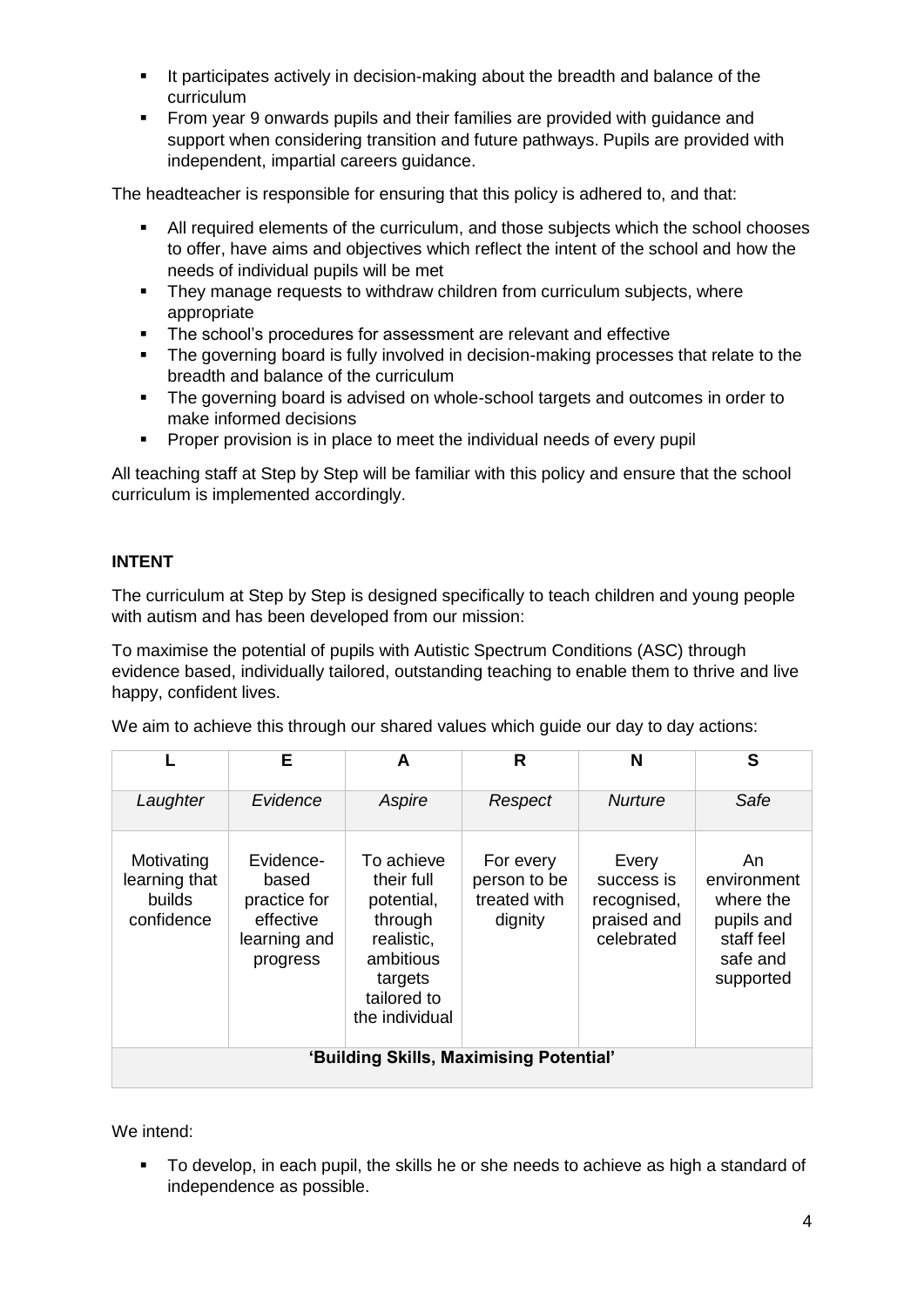- To offer pupils exciting and motivating ways to learn and achieve through personalised programmes that build on the strengths and address the needs of each pupil.
- To reduce barriers to learning through enabling pupils to express choice, exercise control over themselves and their environment and achieve their full potential.
- To provide a unique curriculum; differentiated to meet the individual needs of each pupil through an appropriate broad and balanced program of education.
- To ensure the development of appropriate communication and life skills, to allow pupils the fullest possible active participation in their day-to-day experiences, and to enhance their social and emotional growth.
- To monitor and record progress regularly and consistently ensuring that pupils are appropriately challenged in order to maximise personal development, enhance quality of life and allow their individuality to develop.
- To develop social skills in order to encourage the development of positive, caring relationships between pupils, their peers and the staff.
- To create a secure environment within which pupils will develop a sense of confidence and self-esteem, with a view to enhancing their learning.
- To build working partnerships with parents/carers, in order to promote confidence and develop mutual support and consistency between home and school.
- To co-operate positively with other professionals and specialist services in order for all of the children's needs to be addressed.

Our curriculum is comprised of academic learning as well priority learning areas. The academic learning incorporates core subjects including English, Maths and Science as well as enrichment subjects (including PE, IT and Creative Education).

All subjects are taught according to each pupil's individual needs and abilities using research based interventions.

The other priority learning areas are as follows:



The curriculum draws on the Early Years Foundation Stage (EYFS) and National Curriculum as well as other assessments and programs written specifically for pupils with learning difficulties and autism. The curriculum is informed by knowledge of the strengths and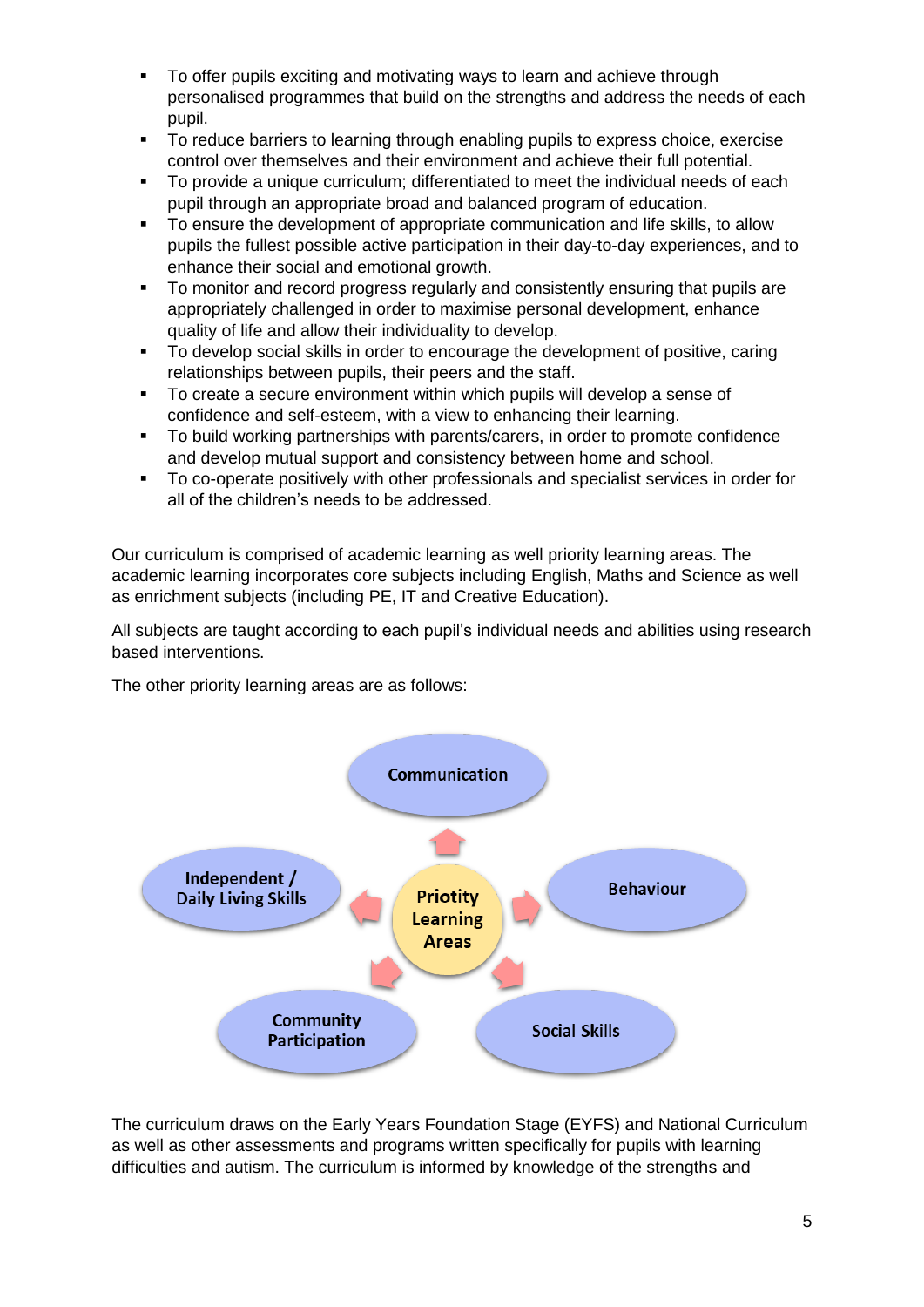difficulties associated with autism in general. It is not the aim to fit our pupils into a national curriculum, rather it is used to ensure a broad and balanced context for learning.

**Curriculum Phases:** At each age phase, our curriculum is set out incrementally so that each target area can be broken down into small, achievable steps. Furthermore, it is accessible to all pupils, regardless of their level of ability or learning style. The balance between 1:1 sessions, group work and community outings are varied according to individual pupil needs.

As primary pupils progress through school, activities within the daily timetable place greater emphasis on community access and integration, independence, developing self-care, daily living skills and promoting healthy lifestyles.

Our Secondary curriculum is based on the premise that every pupil will be provided with the skills necessary to live, work, socialise and pursue hobbies and recreational activities in the community to the very best of their abilities.

The overriding aim of our Post 16 provision is to provide the necessary teaching and learning opportunities for every student to make a successful transition into adult life. This includes an increased focus on vocational skills and work experience.

Primary, Secondary and Sixth form phases cover specific programmes of study. Long term plans are evaluated regularly for appropriateness and impact.

The summary of the components of our curriculum across the phases is as shown in the Curriculum Diagram in Appendix A. It takes each individual pupil as the starting point, places them at the centre of all we do and builds outwards to create a personalised, pupil focussed curriculum.

Personal, Social and Health Education (PSHE) is a key component of our curriculum at every level. This also includes SMSC, British values, and RSHE. Please see our separate RSHE, British Values and EYFS Policies for more information.

#### **IMPLEMENTATION**

Our fundamental teaching approach is Applied Behaviour Analysis (ABA) and Verbal Behaviour (VB) which is incorporated into all areas of teaching.

Our curriculum is implemented in the following ways:

**Individualised programs:** Pupils' individualised programmes build on the targets set at the annual reviews of their Education, Health and Care Plans (EHCP) which are reviewed regularly. Pupils in primary and secondary have an Individual Education Plan (IEP) and pupils in sixth form have a Personalised Learning Plan (PLP). These set out each pupil's specific targets.

The 1:1 teaching works towards many of the targets set on the individualised programs and these are informed by the Verbal Behaviour Milestones Assessment and Placement Program (VB-MAPP) and Assessment of Functional Living Skills (AFLS). These plans incorporate targets set by the Occupational Therapist (OT), Speech and Language Therapist (SaLT) as well as any other professionals according to pupils needs. There is regular collaboration with parents to ensure that targets will support pupils at home as well as work towards future aspirations.

At the first multi-disciplinary meeting of the year a 'super goal' is set for each pupil which highlights an important focus for the individualised program for the year.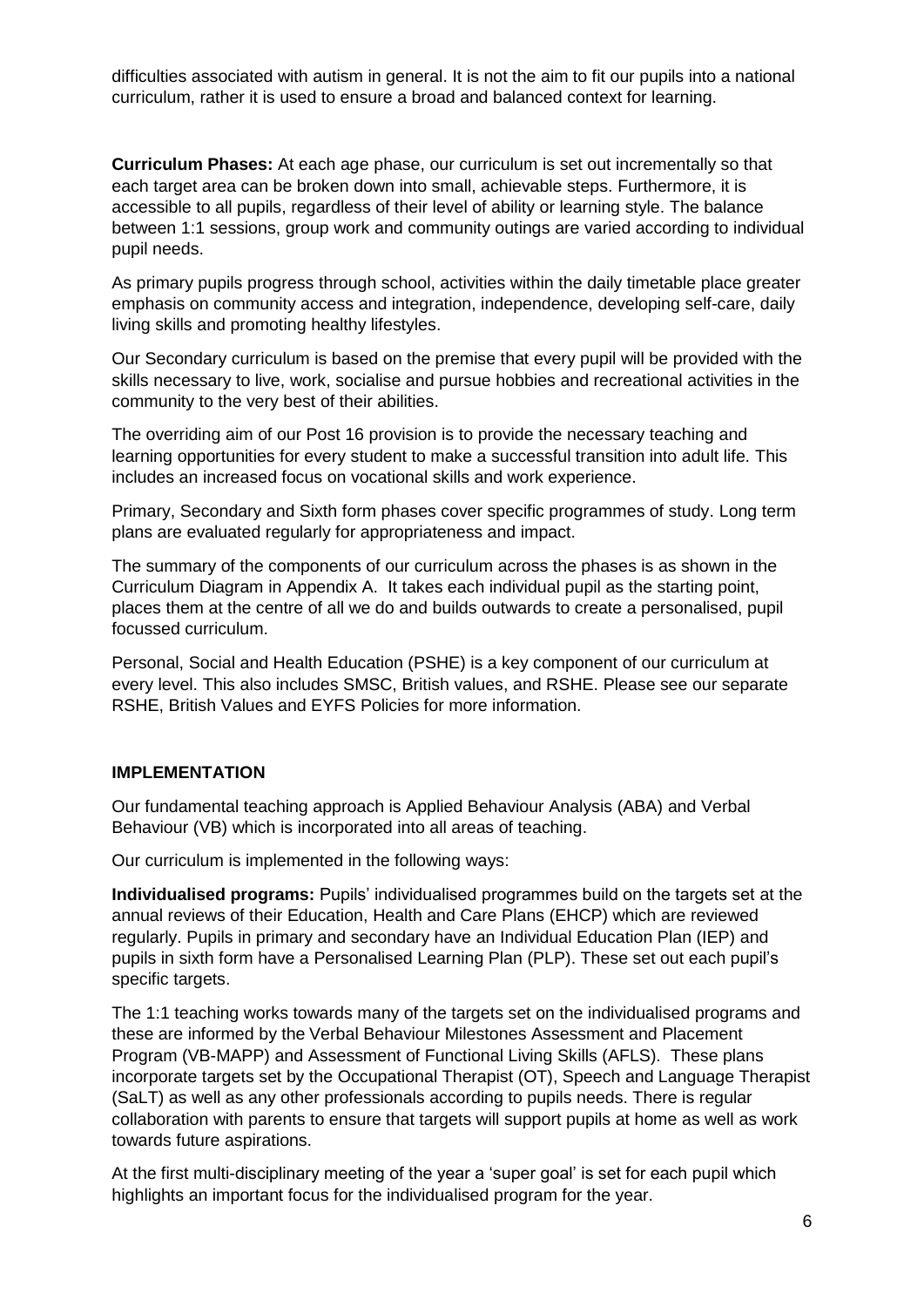**Integrated Therapy:** Therapies such as Occupational Therapy and Speech and Language Therapy form an integral part of the pupil's educational program with targets and strategies being implemented across the school day.

Communication is one of the core areas of difficulty for those on the autism spectrum. At Step by Step school there is a particular focus on developing communication skills. Teachers, tutors and therapists are skilled in their use of tools to aid communication, such as pictures, symbols, Proloquo2Go and SIGNALONG signing. The therapists provide regular training to staff on communication to ensure that strategies are implemented throughout the school day.

We have developed a multi-sensory approach to learning, which incorporates 'calming', 'organising' and 'alerting' activities to facilitate pupils to regulate their sensory and emotional states and prepare them to access learning. Each staff member has training in the management of sensory processing difficulties to ensure the delivery of the curriculum is individualised to the pupil's sensory needs.

Please see Therapy policy and communication policy for more information.

**Group Learning:** The group based learning is planned, delivered, evaluated and assessed around a three-year cycle of termly topics focused on implementing breadth and balance of coverage for all pupils. This Curriculum is planned and taught differentially for early, intermediate and advanced learners, as appropriate to the different learning needs of the pupils and delivered through long, medium and short-term planning.

The termly topics provide rich, engaging and enjoyable learning contexts in which pupils are supported to learn and develop a better understanding of society. This is broken down into lessons which incorporates learning across all subjects. Some of the foundation subjects are also taught through focus weeks such as history week, music week and Internet safety/computing week.

In addition to the specific subject based or topic based learning outcomes pupils are also set a social skills target to work on. These targets are informed by the Social Skills Checklist, devised by the Autism Education Trust along with specific targets from pupil's individualised programs.

Our group based learning is based on a spiral curriculum model. This means that pupils return to the same skills throughout their education, with each encounter building on what they learnt previously and applying their skills to a wider range of contexts.

The group learning context provides an opportunity for pupils to generalise and transfer skills learnt during their 1:1 teaching sessions.

#### **Core Subjects:**

Maths, English and Science are taught within our individualised programs and group learning. Our core subject trackers provide a clear sequence to ensure breadth and coverage of these subjects. The trackers incorporate the Pre Key Stage Standards Assessment (PKSSA) and are sequenced to allow progression across each of our phases as well as taking into individual pupil needs (early, intermediate and advanced learners).

To teach reading we use the Twinkl phonics programme across the school as the resources are appropriate for a wide range of ages, there is a systematic book series to support the phonics programme, staff training is available and lesson plans/online resources are provided. We also incorporate additional reading strategies and programmes based on individual pupils learning styles e.g. online reading programmes and sight words.

**Whole School events and experiences:** Enrichment is an important part of our curriculum delivered at an individual level, in class groups, through subject aspects, cross-curricular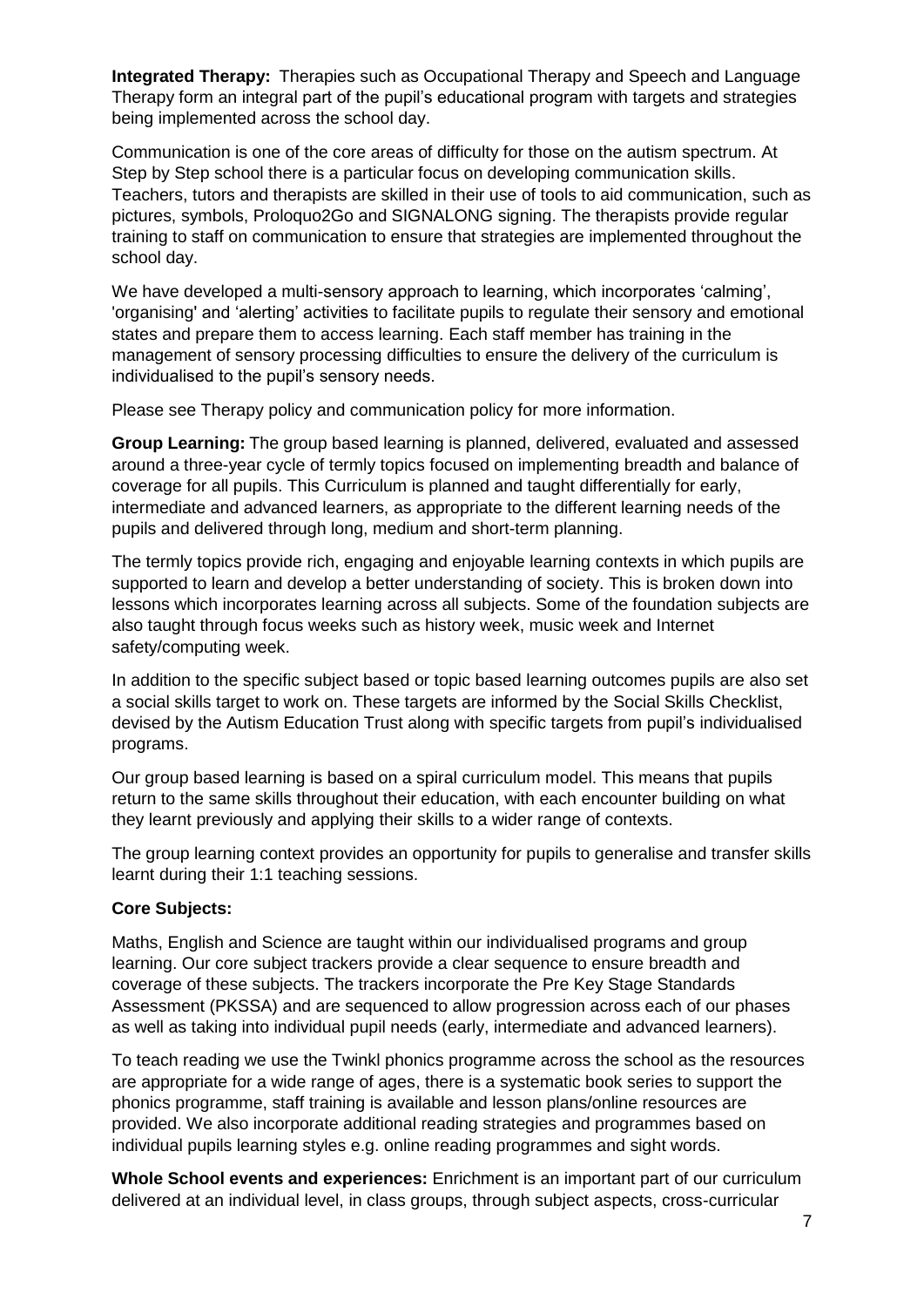opportunities and as part of the whole school-provision map. Educational visits, community visits, outdoor initiatives such as forest adventures, residential activities, Scouts and leisure activities are planned and designed to enable pupils to generalise skills learnt in school to a wider context. They provide first-hand experiences which support, complement and enrich learning, while providing motivational experiences and valuable opportunities to learn new knowledge and skills and consolidate existing ones. In addition, these activities offer a range of opportunities for pupils to develop their independence and extend their social experiences. Natural environment teaching (NET) is a key approach to ensure teaching is meaningful, motivating and encourages generalisation.

**Resources to support curriculum delivery:** We have access to a wide range of resources and equipment onsite including the gym, climbing wall, bike track, play areas, greenhouse, yurt, tuckshop and daily living skills room. Teaching of our curriculum is creative and flexible, using our whole school environment to extend pupils' learning. Offsite resources include access to outdoor activity centres, secondary school PE facilities and the allotment. We ensure that all of our resources represent an inclusive and diverse cross section of our community (Please see PSHE/RSHE policy for further information)

#### **INCLUSION**

All of the pupils at Step by Step have Special Educational Needs. Teachers set high expectations for all pupils. They use appropriate assessment to set ambitious targets and plan challenging work for all groups, including:

- More able pupils
- **Pupils with low prior attainment**
- **Pupils from disadvantaged backgrounds**
- **Pupils with complex needs or co-morbidity**
- Pupils with English as an additional language (EAL)

Teachers will plan lessons so that all pupils can access every National Curriculum subject according to their individual needs and abilities, ensuring that there are no barriers to achievement. Further information can be found in our equality and diversity policy.

#### **IMPACT**

The outcome of the curriculum delivery is monitored and evaluated using a rigorous assessment process.

Staff continually evaluate pupil's work and record their progress to ensure that they are working towards/reaching the goals set for them and that we are meeting their needs effectively and appropriately.

Pupils are assessed on a daily, weekly and termly basis. Throughout the one-to-one and group sessions, teachers, tutors and therapists take regular data to ensure pupils are meeting their targets

Teachers, tutors, therapists and leaders use a range of methods to track progress and gather evidence of pupils' achievements. As no single piece of evidence is sufficient on its own, judgements are based upon an analysis of all available evidence

The School uses a range of evidence to capture the full picture of pupil progress. The range of measures and assessments used includes: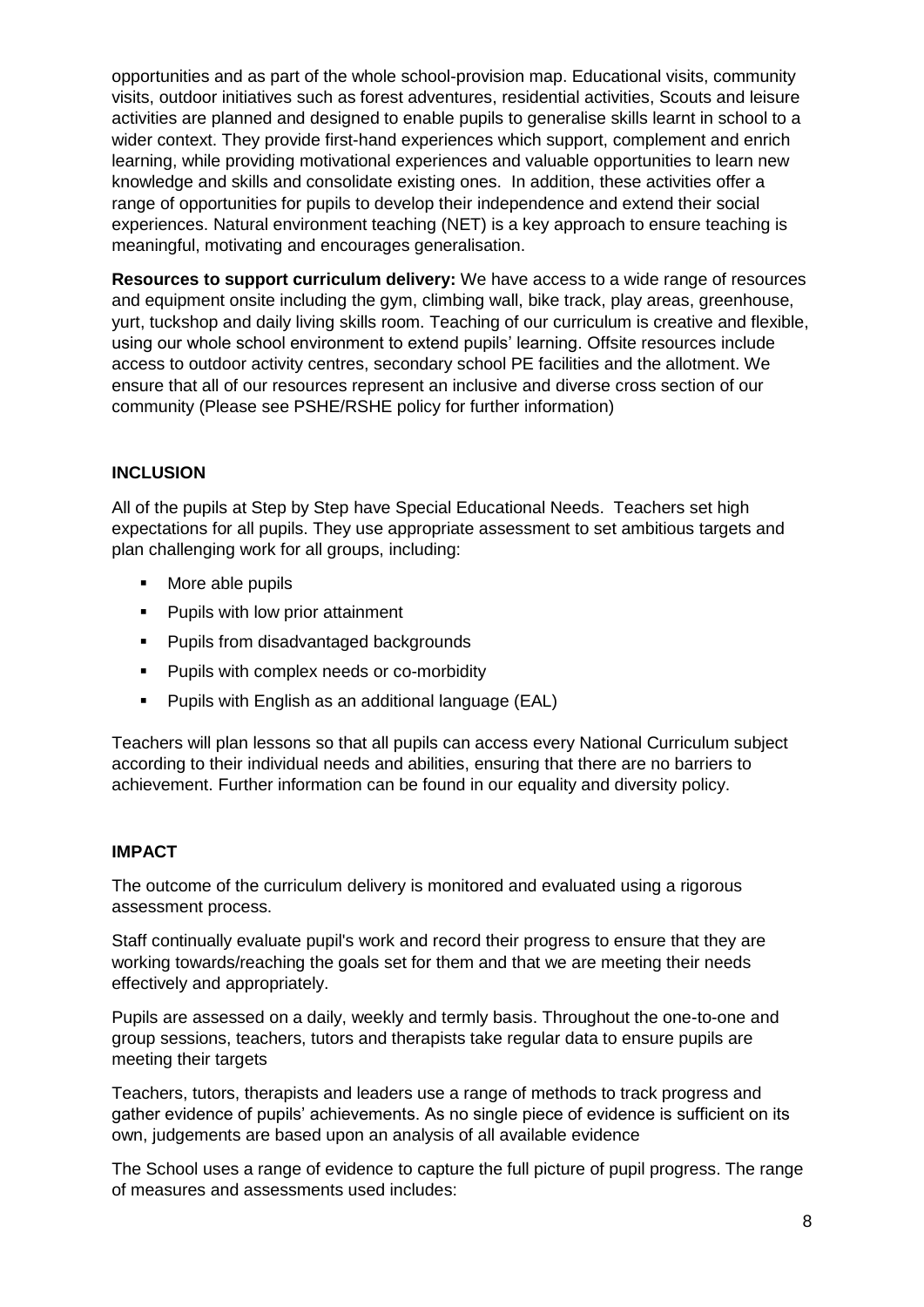

Earwig timelines (online recording platform) are created for each pupil to provide photos and videos to demonstrate pupil's progress and achievements. This also provides a platform to share progress across home and school environments.

Multi-disciplinary progress meetings are held to analyse all sources of information and provide an overall judgement regarding pupil progress. Progress is discussed, evidence reviewed and next steps/targets set.

In order to ensure consistency these judgements are moderated by the Senior Leadership Team which includes triangulation of the available data.

A school pupil progress report is produced annually which analyses the impact of the curriculum.

## **MONITORING ARRANGEMENTS**

The governing body monitor the coverage and quality of our curriculum through:

**Termly school visits, learning walks, reports and meetings** 

The School Partnership Advisor (SPA) monitors the quality of our curriculum through:

At least termly visits and provides detailed written reports to the governing body

Senior Leaders, Class Leaders, Teachers and Therapists monitor the way pupils are progressing throughout the school through:

 Lesson observations, learning walks, progress meetings and work scrutinies (see Provision Overview and Assessment and Reporting Policy)

It is the responsibility of the Headteacher supported by the school's Senior Leadership Team to monitor this policy. It should be reviewed every 2 years or when new legislation is published.

#### **RELATED POLICIES AND DOCUMENTATION**

**Provision overview**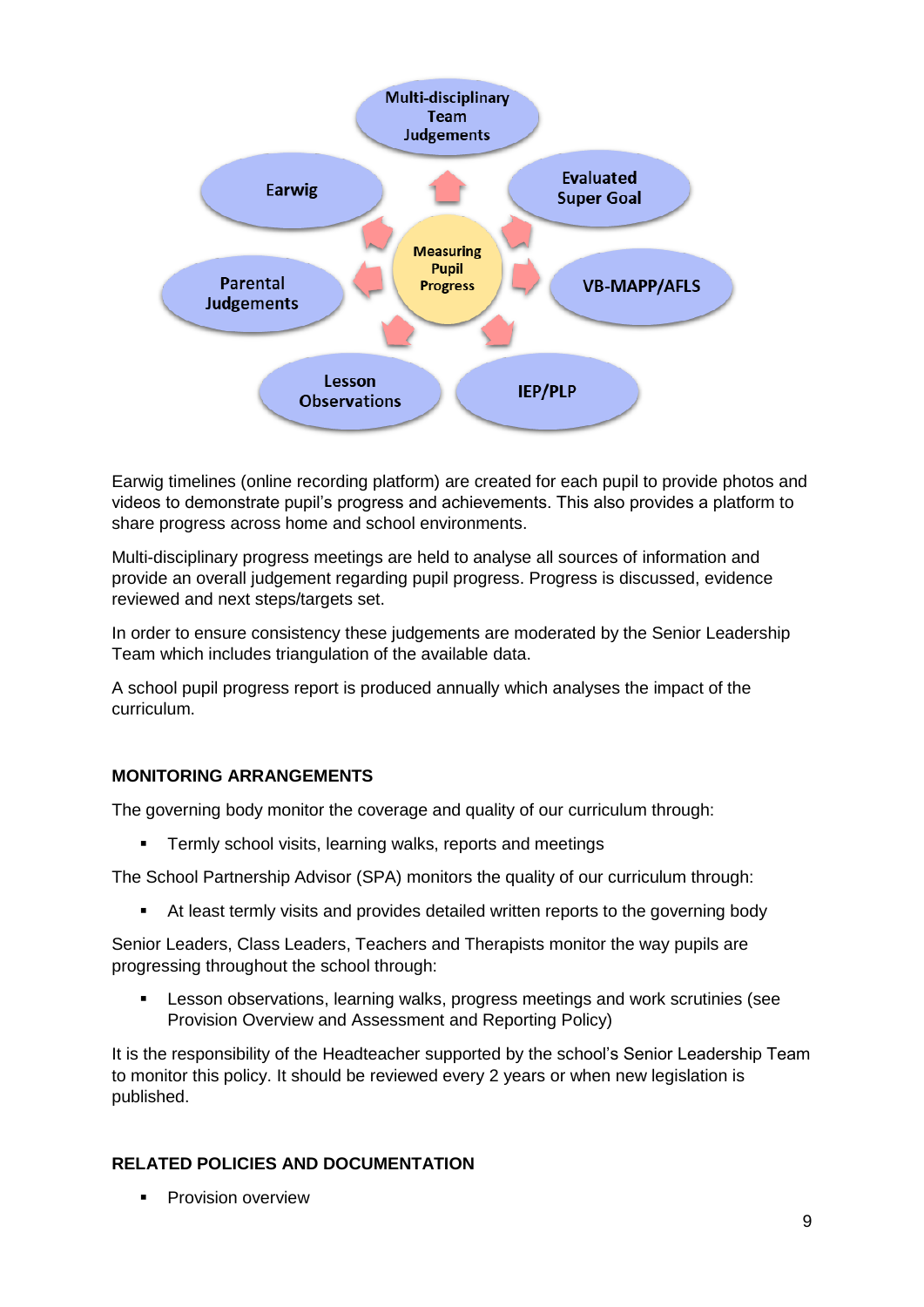- **Assessment and Reporting Policy**
- **RSHE Policy**
- **EYFS Policy**
- **British Values Policy**
- **Equality and Diversity Policy**
- **F** Therapy Policy
- **•** Offsite Visits Policy
- **Behaviour Policy**
- Long, medium and short term plans
- Core Subject Trackers
- $I = IEP/PLP$  documents
- Communication policy

Appendices: -

**Appendix A: Curriculum Diagram**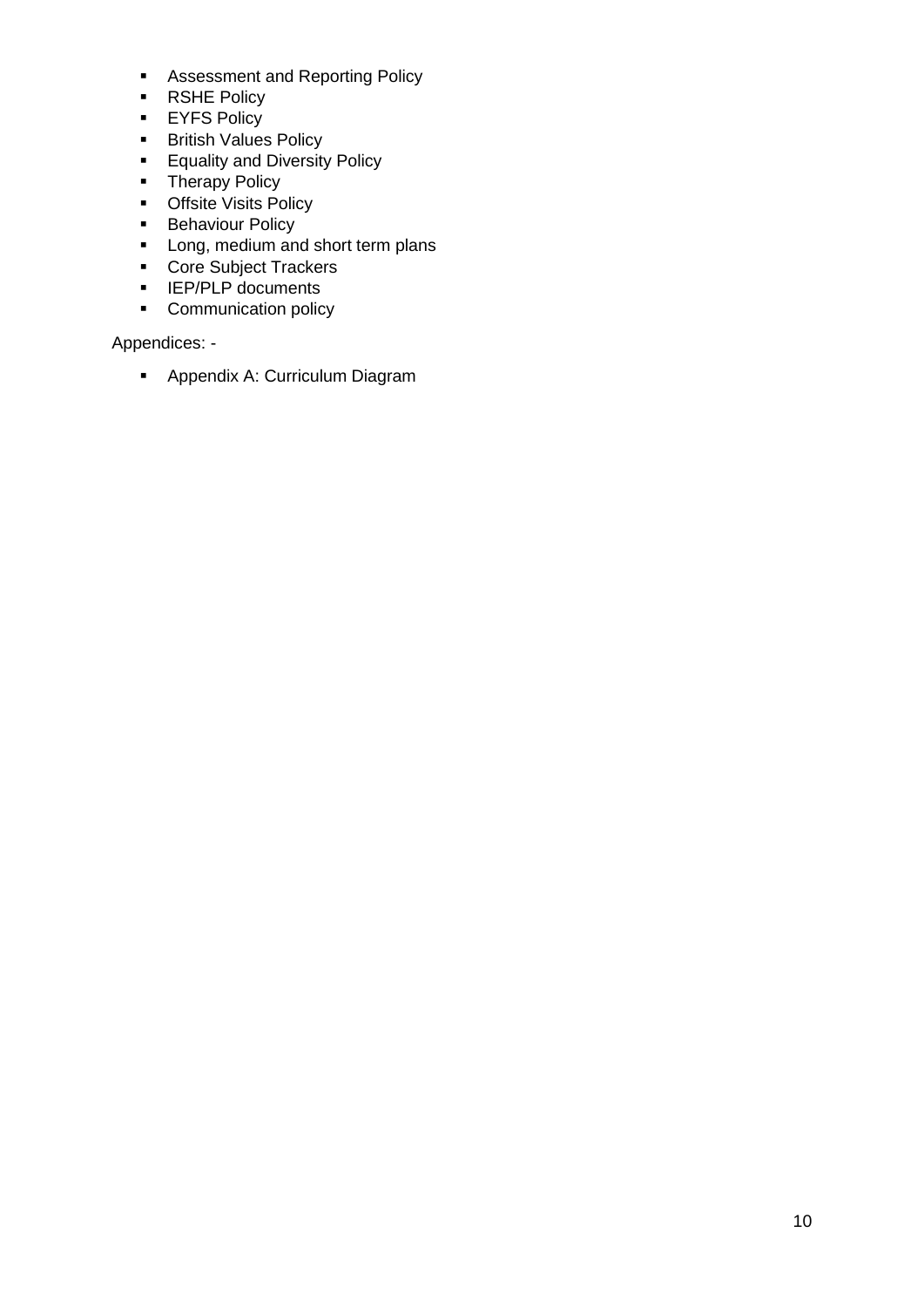| <b>School Stage</b>                              | <b>Primary</b>                                                                                                                                                                                                                                               |                                                                                                                                                                                                                                                                                                                                                                                         | <b>Secondary</b>                                                              |                             |   | Sixth Form (Post 16)                                                                                                                                                                                                                                                                                                                                                                                      |                                                                                                                                                                                                                                                                                                                                                                                                                                                                               |                      |    |                                                                       |                                                                                                                               |                                                                                                                                                                                                                                                                                                                         |                                                                                                                                                                                                             |
|--------------------------------------------------|--------------------------------------------------------------------------------------------------------------------------------------------------------------------------------------------------------------------------------------------------------------|-----------------------------------------------------------------------------------------------------------------------------------------------------------------------------------------------------------------------------------------------------------------------------------------------------------------------------------------------------------------------------------------|-------------------------------------------------------------------------------|-----------------------------|---|-----------------------------------------------------------------------------------------------------------------------------------------------------------------------------------------------------------------------------------------------------------------------------------------------------------------------------------------------------------------------------------------------------------|-------------------------------------------------------------------------------------------------------------------------------------------------------------------------------------------------------------------------------------------------------------------------------------------------------------------------------------------------------------------------------------------------------------------------------------------------------------------------------|----------------------|----|-----------------------------------------------------------------------|-------------------------------------------------------------------------------------------------------------------------------|-------------------------------------------------------------------------------------------------------------------------------------------------------------------------------------------------------------------------------------------------------------------------------------------------------------------------|-------------------------------------------------------------------------------------------------------------------------------------------------------------------------------------------------------------|
| <b>Year Group</b>                                | ${\sf R}$                                                                                                                                                                                                                                                    | 2<br>$\mathbf 1$                                                                                                                                                                                                                                                                                                                                                                        | 3                                                                             | 5<br>4                      | 6 | $\overline{7}$                                                                                                                                                                                                                                                                                                                                                                                            | 8                                                                                                                                                                                                                                                                                                                                                                                                                                                                             | 9                    | 10 | 11                                                                    | 12                                                                                                                            | 13                                                                                                                                                                                                                                                                                                                      | 14                                                                                                                                                                                                          |
| <b>Key Stage</b>                                 | <b>EYFS</b>                                                                                                                                                                                                                                                  | K <sub>1</sub>                                                                                                                                                                                                                                                                                                                                                                          |                                                                               | KS <sub>2</sub>             |   |                                                                                                                                                                                                                                                                                                                                                                                                           | KS3                                                                                                                                                                                                                                                                                                                                                                                                                                                                           |                      |    | KS4                                                                   |                                                                                                                               | KS <sub>5</sub>                                                                                                                                                                                                                                                                                                         |                                                                                                                                                                                                             |
| <b>Individualised</b><br><b>Programs</b>         | п<br>×.<br>٠<br>٠<br>٠<br>$\blacksquare$<br>٠<br><b>Health</b><br>×.<br>×.                                                                                                                                                                                   | <b>Individual Education Plan</b><br><b>Communication and Interaction</b><br>Speech, Language and<br>Communication<br>Social skills<br><b>Listening and Attention</b><br><b>Cognition and Learning</b><br>Literacy<br>Numeracy<br><b>Sensory and/ or Physical</b><br>Daily living skills<br>Motor skills<br><b>Social Emotional and Mental</b><br><b>Behaviour</b><br><b>Play Skills</b> |                                                                               |                             |   | П<br>п<br>٠<br>П<br>п<br>П<br>П<br>п<br>п                                                                                                                                                                                                                                                                                                                                                                 | <b>Individual Education Plan</b><br><b>Communication and Interaction</b><br>Speech, Language and<br>Communication<br><b>Social skills</b><br><b>Cognition and Learning</b><br><b>Functional academics</b><br><b>Sensory and/ or Physical</b><br>Independent living skills<br><b>Health and Fitness</b><br><b>Self-Care skills</b><br><b>Social Emotional and Mental Health</b><br>Community participation<br><b>Hobbies and Leisure</b><br>Self-awareness<br><b>Behaviour</b> |                      |    |                                                                       | <b>Interaction</b><br>٠<br>٠<br>٠<br>×,<br>٠<br><b>Health</b><br>٠<br>Pathway 1:<br>On-site Work<br>Experience<br>- Tuck shop | <b>Communication and</b><br>Speech, Language and<br>Communication<br>Social skills<br><b>Cognition and Learning</b><br><b>Functional academics</b><br>Vocational skills/Work<br>experience<br><b>Sensory and/ or Physical</b><br><b>Health and Wellbeing</b><br>Self-Care<br>and recreation<br>Behaviour<br>- Gardening | <b>Personalised Learning Plan</b><br>Independent living skills<br><b>Social Emotional and Mental</b><br>Community participation<br>Pathway 2:<br>College or<br>Off-site Work<br>Experience<br>opportunities |
| Integrated<br><b>Therapy</b>                     | ٠<br>п                                                                                                                                                                                                                                                       | <b>Occupational Therapy</b><br>Speech and Language Therapy                                                                                                                                                                                                                                                                                                                              |                                                                               |                             |   | <b>Occupational Therapy</b><br><b>Occupational Therapy</b><br>٠<br>$\blacksquare$<br>Speech and Language<br>Speech and Language Therapy<br>٠<br>п<br>Therapy                                                                                                                                                                                                                                              |                                                                                                                                                                                                                                                                                                                                                                                                                                                                               |                      |    |                                                                       |                                                                                                                               |                                                                                                                                                                                                                                                                                                                         |                                                                                                                                                                                                             |
| Group<br>Learning                                |                                                                                                                                                                                                                                                              | <b>Topic based learning, including</b><br>core and enrichment subjects:<br>English, Math, Science, Humanities,<br>SMSC, Art & Design, Computing,<br>Design & Technology, PSHE, RE                                                                                                                                                                                                       |                                                                               |                             |   | <b>Topic based learning including</b><br><b>Topic based learning</b><br>core and enrichment subjects:<br>including ASDAN, core and<br>enrichment subjects:<br>English, Maths, Science, PSHE,<br>Humanities, Art & Design, Computing,<br>Functional Academics, including:<br>Design & Technology<br>Literacy & Numeracy<br>Mini Enterprise<br><b>Scouts</b><br><b>Vocational Skills/Work</b><br>Experience |                                                                                                                                                                                                                                                                                                                                                                                                                                                                               |                      |    |                                                                       |                                                                                                                               |                                                                                                                                                                                                                                                                                                                         |                                                                                                                                                                                                             |
| <b>Differentiation</b>                           |                                                                                                                                                                                                                                                              | <b>Early Learner</b>                                                                                                                                                                                                                                                                                                                                                                    |                                                                               |                             |   |                                                                                                                                                                                                                                                                                                                                                                                                           |                                                                                                                                                                                                                                                                                                                                                                                                                                                                               | <b>Early Learner</b> |    |                                                                       |                                                                                                                               | <b>Early Learner</b>                                                                                                                                                                                                                                                                                                    |                                                                                                                                                                                                             |
| of Group<br>Learning                             |                                                                                                                                                                                                                                                              | <b>Intermediate Learner</b>                                                                                                                                                                                                                                                                                                                                                             |                                                                               | <b>Intermediate Learner</b> |   |                                                                                                                                                                                                                                                                                                                                                                                                           |                                                                                                                                                                                                                                                                                                                                                                                                                                                                               |                      |    |                                                                       | Intermediate Learner                                                                                                          |                                                                                                                                                                                                                                                                                                                         |                                                                                                                                                                                                             |
|                                                  |                                                                                                                                                                                                                                                              |                                                                                                                                                                                                                                                                                                                                                                                         | <b>Advanced Learner</b><br><b>Advanced Learner</b><br><b>Advanced Learner</b> |                             |   |                                                                                                                                                                                                                                                                                                                                                                                                           |                                                                                                                                                                                                                                                                                                                                                                                                                                                                               |                      |    |                                                                       |                                                                                                                               |                                                                                                                                                                                                                                                                                                                         |                                                                                                                                                                                                             |
| Curriculum,<br><b>Assessment</b><br>and Planning | ٠<br>٠<br>٠<br>×.<br>$\blacksquare$                                                                                                                                                                                                                          | <b>EYFS or National Curriculum</b><br><b>ASDAN: New Horizons, Y6</b><br><b>VB-MAPP</b><br><b>AET</b> (social skills)<br>AFLS, Y6                                                                                                                                                                                                                                                        |                                                                               |                             |   | ٠<br>٠<br>п<br>п                                                                                                                                                                                                                                                                                                                                                                                          | <b>ASDAN - Transition Challenge</b><br><b>AET</b> (social skills)<br><b>AFLS</b><br><b>AQA UAS</b>                                                                                                                                                                                                                                                                                                                                                                            |                      |    |                                                                       | ٠<br>٠<br><b>AFLS</b><br>٠                                                                                                    | <b>ASDAN - Towards</b><br>Independence<br><b>AET</b> (social skills)<br><b>AQA UAS</b>                                                                                                                                                                                                                                  |                                                                                                                                                                                                             |
|                                                  |                                                                                                                                                                                                                                                              |                                                                                                                                                                                                                                                                                                                                                                                         |                                                                               |                             |   |                                                                                                                                                                                                                                                                                                                                                                                                           |                                                                                                                                                                                                                                                                                                                                                                                                                                                                               |                      |    | Earwig Academic - assessment and evidence tool used across the school |                                                                                                                               |                                                                                                                                                                                                                                                                                                                         |                                                                                                                                                                                                             |
|                                                  | NC across all phases as appropriate for planning and assessment                                                                                                                                                                                              |                                                                                                                                                                                                                                                                                                                                                                                         |                                                                               |                             |   |                                                                                                                                                                                                                                                                                                                                                                                                           |                                                                                                                                                                                                                                                                                                                                                                                                                                                                               |                      |    |                                                                       |                                                                                                                               |                                                                                                                                                                                                                                                                                                                         |                                                                                                                                                                                                             |
| PE, Outings<br>and Work<br><b>Experience</b>     | <b>PE</b><br>٠<br>٠<br>٠                                                                                                                                                                                                                                     | <b>Termly Group Outing</b><br>Weekly Community Outing (e.g.<br>horseriding, swimming,<br>trampolining)                                                                                                                                                                                                                                                                                  |                                                                               |                             |   | ٠<br>п<br>п                                                                                                                                                                                                                                                                                                                                                                                               | <b>PE</b><br><b>Offsite Outdoor Pursuits</b><br>Weekly Community Outings (e.g.<br>swimming, bowling, trampolining,<br>shopping, café)<br>Overnight residential stay                                                                                                                                                                                                                                                                                                           |                      |    |                                                                       | <b>PE</b><br>٠<br>٠<br>٠<br>café)                                                                                             | trampolining, shopping,                                                                                                                                                                                                                                                                                                 | <b>Offsite Outdoor Pursuits</b><br><b>Weekly Community Outings</b><br>(e.g. swimming, bowling,                                                                                                              |
| <b>Whole School</b><br><b>Events and</b>         |                                                                                                                                                                                                                                                              |                                                                                                                                                                                                                                                                                                                                                                                         |                                                                               |                             |   |                                                                                                                                                                                                                                                                                                                                                                                                           | PSHE / RSHE / SMSC & British Values                                                                                                                                                                                                                                                                                                                                                                                                                                           |                      |    |                                                                       |                                                                                                                               |                                                                                                                                                                                                                                                                                                                         |                                                                                                                                                                                                             |
| <b>Experiences</b>                               | Blocks of sessions are taught on social skills<br>All pupils take part in termly focus weeks (topic examples: history, road safety, religious festivals, music, sports,<br>online safety)<br>Whole school events such as Children in Need and World Book Day |                                                                                                                                                                                                                                                                                                                                                                                         |                                                                               |                             |   |                                                                                                                                                                                                                                                                                                                                                                                                           |                                                                                                                                                                                                                                                                                                                                                                                                                                                                               |                      |    |                                                                       |                                                                                                                               |                                                                                                                                                                                                                                                                                                                         |                                                                                                                                                                                                             |